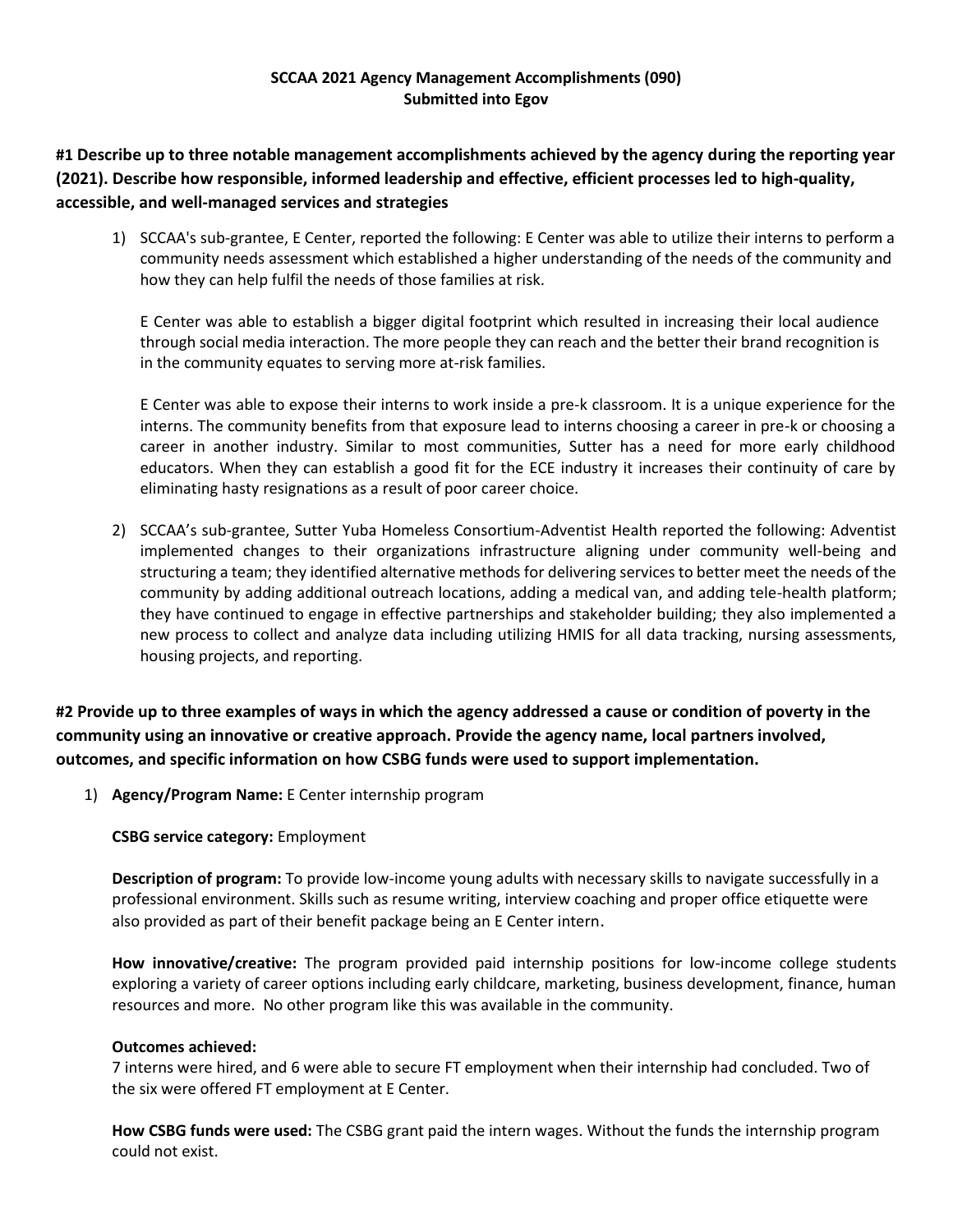### **Local partners involved and how contributed:**

No partnerships were used in our internship program.

**#3 Provide up to three examples of changes made by the agency to improve service delivery and enhance impact for individuals, families, and communities with low incomes based on their in-depth analysis of performance data.**

1) Sutter County Community Action Agencies sub-grantee, Sutter Yuba Homeless Consortium--REST reported the following:

**Problem:** The shelter intake process was intimidating and restrictive and they administered a drug test to new prospective clients which provided a barrier to those in need who failed the drug test.

**Insight/change based on performance data:** Staff and client feedback indicated the frustration and inability to help a lot of prospective clients.

**Changes made:** REST abolished the drug testing policy in 2021 in the interest of removing a barrier to shelter entry. REST turned to a behavior-based model, meaning clients were allowed to enter and remain in the shelter as long as their behavior was respectful and safe to the others at the shelter. The results were positive. Not only was the intake process less intimidating and less restrictive to new clients, but REST did not have an appreciable increase in problematic behaviors at the shelter even after doing away with drug testing. As REST enters a new winter season, it is moving forward with this housing first, behavior-based model to keep its shelter accessible to those in need.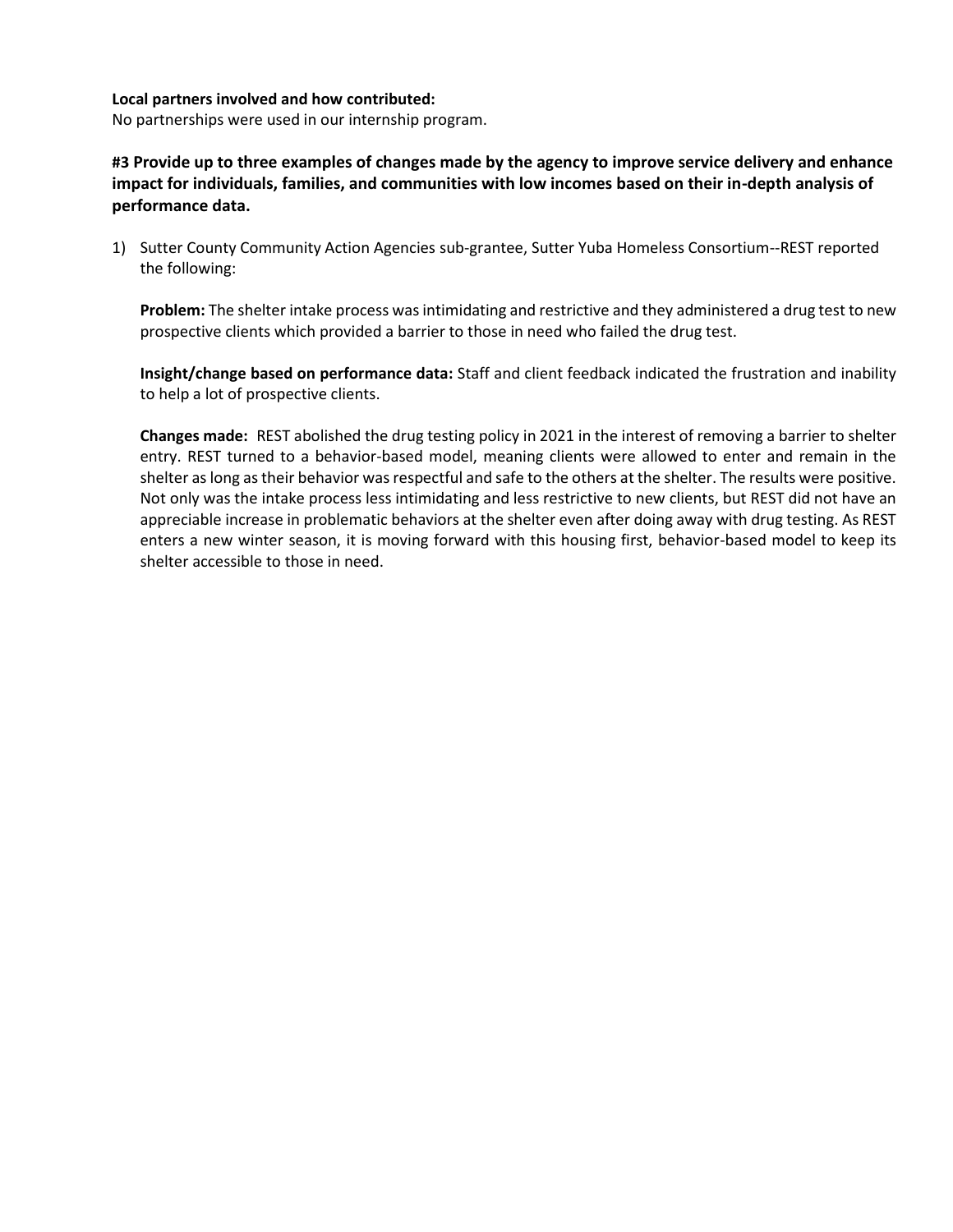|                                                                                               |                |          | NorCal<br>Habitat for Services for | Sutter Yuba Yuba Sutter<br>Homeless | Legal    | <b>SCCAA</b><br>Board of | Total  |
|-----------------------------------------------------------------------------------------------|----------------|----------|------------------------------------|-------------------------------------|----------|--------------------------|--------|
| 2021 Sutter County Community Action Agency                                                    | E Center       | Humanity | Deaf                               | Consortium                          | Services | Directors                | Served |
| <b>Module 4-Blule Service Tabs Individuals Served</b>                                         |                |          |                                    |                                     |          |                          |        |
| 1. Employment Indicators                                                                      |                |          |                                    |                                     |          |                          |        |
| Skills Training and Opportunities for Experience (SRV 1a-f)                                   |                |          |                                    |                                     |          |                          |        |
| SRV 1a Vocational Training                                                                    |                |          |                                    | 57                                  |          |                          | 57     |
| SRV 1b On-the-Job and other Work Experience                                                   |                |          |                                    | 45                                  |          |                          | 45     |
| SRV 1c Youth Summer Work Placements                                                           |                |          |                                    |                                     |          |                          | 0      |
| SRV 1d Apprenticeship/Internship                                                              | $\overline{7}$ |          |                                    |                                     |          |                          | 7      |
| SRV 1e Self-Employment Skills Training                                                        |                |          |                                    |                                     |          |                          | 0      |
| SRV 1f Job Readiness Training                                                                 |                |          |                                    | 62                                  |          |                          | 62     |
| Career Counseling (SRV 1g-h)                                                                  |                |          |                                    |                                     |          |                          |        |
| SRV 1g Workshops                                                                              |                |          |                                    | 62                                  |          |                          | 62     |
| SRV 1h Coaching                                                                               |                |          |                                    |                                     |          |                          | 0      |
| Job Search (SRV 1i-n)                                                                         |                |          |                                    |                                     |          |                          |        |
| SRV 1i Coaching                                                                               |                |          | $\mathbf{1}$                       | 45                                  |          |                          | 46     |
| SRV 1j Resume Development                                                                     |                |          |                                    | 62                                  |          |                          | 62     |
| SRV 1k Interview Skills Training                                                              |                |          |                                    | 45                                  |          |                          | 45     |
| SRV 1l Job Referrals                                                                          |                |          | 1                                  | 45                                  |          |                          | 46     |
| SRV 1m Job Placements                                                                         |                |          |                                    |                                     |          |                          | 0      |
| SRV 1n Pre-employment physicals, background checks, etc.                                      |                |          |                                    |                                     |          |                          | 0      |
| Post Employment Supports (SRV 1o-p)                                                           |                |          |                                    |                                     |          |                          |        |
| SRV 1o Coaching                                                                               |                |          |                                    |                                     |          |                          | 0      |
| SRV 1p Interactions with employers                                                            |                |          | 1                                  |                                     |          |                          | 1      |
| <b>Employment Supplies (SRV 1q)</b>                                                           |                |          |                                    |                                     |          |                          |        |
| SRV 1q Employment Supplies                                                                    |                |          |                                    |                                     |          |                          | 0      |
|                                                                                               |                |          |                                    |                                     |          |                          | 433.0  |
| 2. Education and Cognitive Development Indicators                                             |                |          |                                    |                                     |          |                          |        |
| Child/Young Adult Education Programs (SRV 2a-j)                                               |                |          |                                    |                                     |          |                          |        |
| SRV 2a Early Head Start                                                                       |                |          |                                    | 10                                  |          |                          | 10     |
| SRV 2b Head Start                                                                             |                |          |                                    | 4                                   |          |                          | 4      |
| SRV 2c Other Early-Childhood (0-5 yr. old) Education                                          |                |          |                                    | 14                                  |          |                          | 14     |
| SRV 2d K-12 Education                                                                         |                |          | 3                                  | 20                                  |          |                          | 23     |
| SRV 2e K-12 Support Services                                                                  |                |          |                                    | 20                                  |          |                          | 20     |
| SRV 2f Financial Literacy Education                                                           |                |          |                                    |                                     |          |                          | 0      |
| SRV 2g Literacy/English Language Education                                                    |                |          |                                    |                                     |          |                          | 0      |
| SRV 2h College-Readiness Preparation/Support                                                  |                |          |                                    |                                     |          |                          | 0      |
| SRV 2i Other Post Secondary Preparation                                                       |                |          |                                    |                                     |          |                          | 0      |
| SRV 2j Other Post Secondary Support                                                           |                |          |                                    |                                     |          |                          | 0      |
| <b>School Supplies (SRV 2k)</b>                                                               |                |          |                                    |                                     |          |                          |        |
|                                                                                               |                |          |                                    |                                     |          |                          |        |
| SRV 2k School Supplies                                                                        |                |          |                                    | 20                                  |          |                          | 20     |
| Extra-curricular Programs (SRV 2l-q)                                                          |                |          |                                    |                                     |          |                          |        |
| SRV 2l Before and After School Activities                                                     |                |          |                                    | 20                                  |          |                          | 20     |
| SRV 2m Summer Youth Recreational Activities                                                   |                |          |                                    | 20                                  |          |                          | 20     |
| SRV 2n Summer Education Programs                                                              |                |          |                                    | 20                                  |          |                          | 20     |
| SRV 2o Behavior Improvement Programs (attitude, self-esteem, Dress-for-                       |                |          | $\mathbf{1}$                       | 20                                  |          |                          | 21     |
| Success, etc.)<br>SRV 2p Mentoring                                                            |                |          |                                    | 20                                  |          |                          | 20     |
|                                                                                               |                |          |                                    |                                     |          |                          | 0      |
| SRV 2q Leadership Training<br><b>Adult Education Programs (SRV 2r-z)</b>                      |                |          |                                    |                                     |          |                          |        |
|                                                                                               |                |          |                                    |                                     |          |                          |        |
| SRV 2r Adult Literacy Classes                                                                 |                |          |                                    |                                     |          |                          | 0      |
| SRV 2s English Language Classes                                                               |                |          |                                    |                                     |          |                          | 0      |
| SRV 2t Basic Education Classes                                                                |                |          | $\mathbf{1}$                       |                                     |          |                          | 1      |
| SRV 2u High School Equivalency Classes                                                        |                |          |                                    |                                     |          |                          | 0      |
| SRV 2v Leadership Training                                                                    |                |          |                                    |                                     |          |                          | 0      |
| SRV 2w Parenting Supports (may be a part of the early childhood programs<br>identified above) |                |          |                                    | 45                                  |          |                          | 45     |
| SRV 2x Applied Technology Classes                                                             |                |          |                                    |                                     |          |                          | 0      |
| SRV 2y Post-Secondary Education Preparation                                                   |                |          |                                    |                                     |          |                          | 0      |
| SRV 2z Financial Literacy Education                                                           |                |          |                                    | 45                                  |          |                          | 45     |
| <b>Post-Secondary Education Supports (SRV 2aa)</b>                                            |                |          |                                    |                                     |          |                          |        |
| SRV 2aa College applications, text books, computers, etc.                                     |                |          |                                    |                                     |          |                          | 0      |
|                                                                                               |                |          |                                    |                                     |          |                          |        |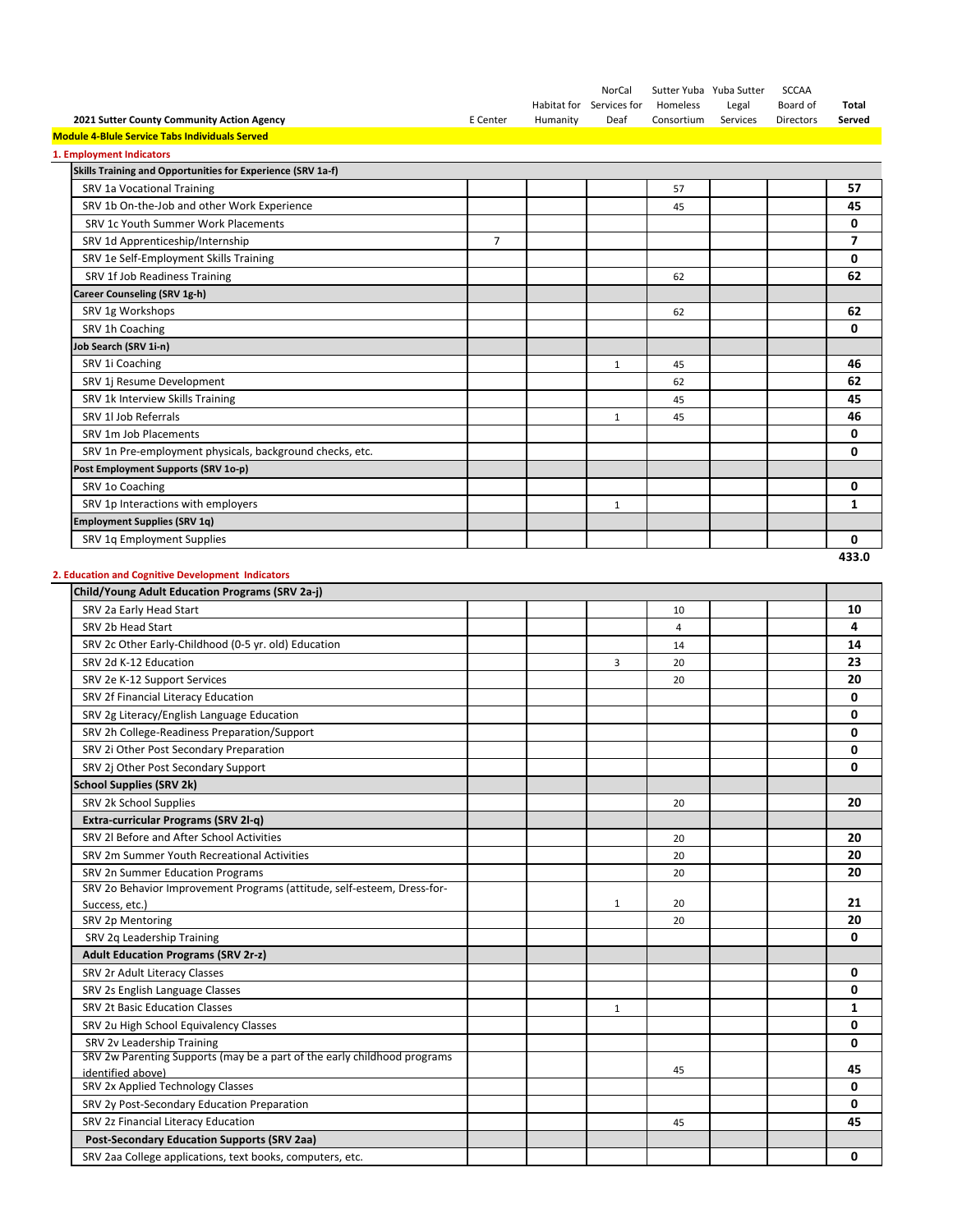|                                            |          |             | NorCal       | Sutter Yuba Yuba Sutter |          | <b>SCCAA</b>     |        |
|--------------------------------------------|----------|-------------|--------------|-------------------------|----------|------------------|--------|
|                                            |          | Habitat for | Services for | Homeless                | Legal    | Board of         | Total  |
| 2021 Sutter County Community Action Agency | E Center | Humanity    | Deaf         | Consortium              | Services | <b>Directors</b> | Served |
| Financial Aid Assistance (SRV 2bb)         |          |             |              |                         |          |                  |        |
| SRV 2bb Scholarships                       |          |             |              |                         |          |                  |        |
| Home Visits (SVR 2cc)                      |          |             |              |                         |          |                  |        |
| SRV 2cc Home Visits                        |          |             |              |                         |          |                  |        |

# **3. Income and Asset Building Indicators**

| Training and Counseling Services (SRV 3a-f)                                |  |              |    |                |              |
|----------------------------------------------------------------------------|--|--------------|----|----------------|--------------|
| SRV 3a Financial Capability Skills Training                                |  | $\mathbf{1}$ | 45 |                | 46           |
| SRV 3b Financial Coaching/Counseling                                       |  |              | 45 | 6              | 51           |
| SRV 3c Financial Management Programs (including budgeting, credit          |  |              |    |                |              |
| management, credit repair, credit counseling, etc.)                        |  | 1            | 45 |                | 46           |
| SRV 3d First-time Homebuyer Counseling                                     |  |              |    |                | 0            |
| SRV 3e Foreclosure Prevention Counseling                                   |  |              |    |                | 0            |
| SRV 3f Small Business Start-Up and Development Counseling Sessions/Classes |  |              |    |                | 0            |
| Benefit Coordination and Advocacy (SRV 3g-I)                               |  |              |    |                |              |
| SRV 3g Child Support Payments                                              |  |              |    |                | 0            |
| SRV 3h Health Insurance                                                    |  |              | 79 | $\overline{2}$ | 81           |
| SRV 3i Social Security/SSI Payments                                        |  | 1            | 3  | 4              | 8            |
| SRV 3j Veteran's Benefits                                                  |  |              |    |                | $\mathbf{0}$ |
| SRV 3k TANF Benefits                                                       |  |              | 16 |                | 16           |
| SRV 3I SNAP Benefits                                                       |  |              | 25 | $\mathbf{1}$   | 26           |
| <b>Asset Building (SRV 3m-o)</b>                                           |  |              |    |                |              |
| SRV 3m Saving Accounts/IDAs and other asset building accounts              |  |              |    |                | 0            |
| SRV 3n Other financial products (IRA accounts, MyRA, other retirement      |  |              |    |                |              |
| accounts, etc.)                                                            |  |              |    |                | 0            |
| SRV 3o VITA, EITC, or Other Tax Preparation programs                       |  |              |    |                | 0            |
| SRV 3p Loans And Grants (SRV 3p-q)                                         |  |              |    |                |              |
| SRV 3p Micro-loans                                                         |  |              |    |                | 0            |
| SRV 3q Business incubator/business development loans                       |  |              |    |                | 0            |

# **4. Housing Indicators**

| Housing Payment Assistance (SRV 4a-e)                                   |     |              |     |   |              |
|-------------------------------------------------------------------------|-----|--------------|-----|---|--------------|
| SRV 4a Financial Capability Skill Training                              |     |              | 45  |   | 45           |
| SRV 4b Financial Coaching/Counseling                                    |     | $\mathbf{1}$ | 45  |   | 46           |
| SRV 4c Rent Payments (includes Emergency Rent Payments)                 | 20  |              | 20  |   | 40           |
| SRV 4d Deposit Payments                                                 |     |              | 8   |   | 8            |
| SRV 4e Mortgage Payments (includes Emergency Mortgage Payments)         | 15  |              | 15  |   | 30           |
| <b>Eviction Prevention Services (SRV 4f-h)</b>                          |     |              |     |   |              |
| SRV 4f Eviction Counseling                                              |     |              |     | 3 | 3            |
| SRV 4g Landlord/Tenant Mediations                                       |     | $\mathbf{1}$ |     |   | $\mathbf{1}$ |
| SRV 4h Landlord/Tenant Rights Education                                 |     |              |     | 3 | 3            |
| <b>Utility Payment Assistance (SRV 4i-I)</b>                            |     |              |     |   |              |
| SRV 4i Utility Payments (LIHEAP-includes Emergency Utility Payments)    |     |              | 143 |   | 143          |
| SRV 4j Utility Deposits                                                 |     |              |     |   | $\mathbf{0}$ |
| SRV 4k Utility Arrears Payments                                         | 50  |              |     |   | 50           |
| SRV 4l Level Billing Assistance                                         |     |              |     |   | 0            |
| Housing Placement/Rapid Re-housing (SRV 4m-p)                           |     |              |     |   |              |
| SRV 4m Temporary Housing Placement (includes Emergency Shelters)        |     |              | 79  |   | 79           |
| SRV 4n Transitional Housing Placements                                  |     |              | 11  |   | 11           |
| SRV 4o Permanent Housing Placements                                     | 143 |              | 179 |   | 322          |
| SRV 4p Rental Counseling                                                |     |              | 4   |   | 4            |
| Housing Maintenance & Improvements (SRV 4q)                             |     |              |     |   |              |
| SRV 4q Home Repairs (e.g. structural, appliance, heating systems. etc.) |     |              |     |   |              |
| (Including Emergency Home Repairs)                                      | 4   |              | 4   |   | 8            |
| <b>Weatherization Services (SRV 4r-t)</b>                               |     |              |     |   |              |
| SRV 4r Independent-living Home Improvements (e.g. ramps, tub and shower |     |              |     |   |              |
| grab bars, handicap accessible modifications, etc.)                     |     |              |     |   | 0            |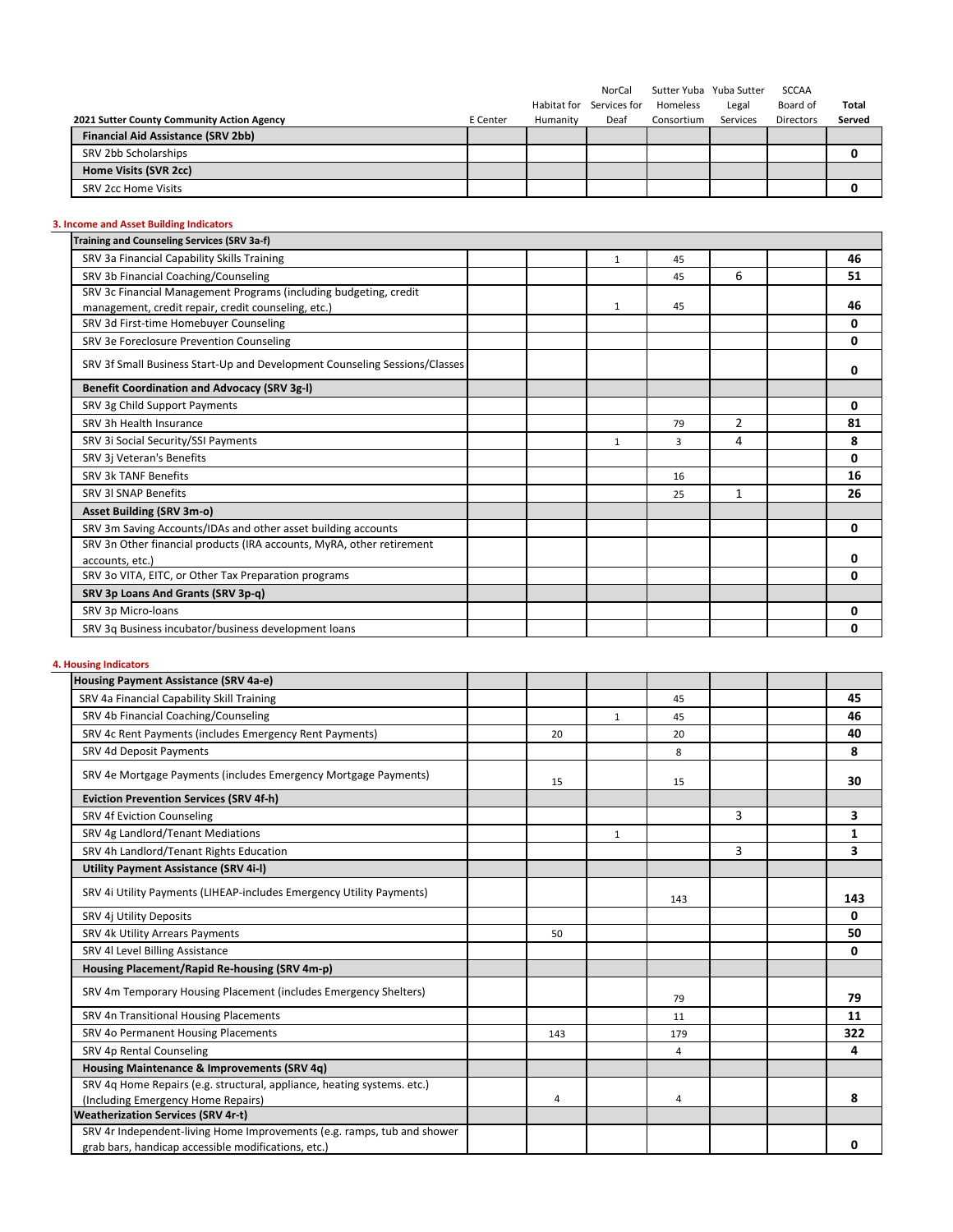|                                                                               |          |             | NorCal       | Sutter Yuba Yuba Sutter |          | SCCAA            |              |
|-------------------------------------------------------------------------------|----------|-------------|--------------|-------------------------|----------|------------------|--------------|
|                                                                               |          | Habitat for | Services for | Homeless                | Legal    | Board of         | <b>Total</b> |
| 2021 Sutter County Community Action Agency                                    | E Center | Humanity    | Deaf         | Consortium              | Services | <b>Directors</b> | Served       |
| SRV 4s Healthy Homes Services (e.g. reduction or elimination of lead, radon,  |          |             |              |                         |          |                  |              |
| carbon dioxide and/or fire hazards or electrical issues, etc.)                |          |             |              |                         |          |                  |              |
| SRV 4t Energy Efficiency Improvements (e.g. insullation, air sealing, furnace |          |             |              |                         |          |                  |              |
| repair, etc.)                                                                 |          |             |              |                         |          |                  |              |

### **5. Health and Social/Behavorial Development Indicators**

| Health Services, Screening and Assessments (SRV 5a-j)                                             |   |     |  |     |
|---------------------------------------------------------------------------------------------------|---|-----|--|-----|
| SRV 5a Immunizations                                                                              |   |     |  | 0   |
| SRV 5b Physicals                                                                                  | 3 | 3   |  | 6   |
| SRV 5c Developmental Delay Screening                                                              |   | 14  |  | 14  |
| SRV 5d Vision Screening                                                                           |   |     |  | 0   |
| <b>SRV 5e Prescription Payments</b>                                                               |   | 15  |  | 15  |
| SRV 5f Doctor Visit Payments                                                                      |   |     |  | 0   |
| SRV 5g Maternal/Child Health                                                                      |   |     |  | 0   |
| SRV 5h Nursing Care Sessions                                                                      |   | 165 |  | 165 |
| SRV 5i In-Home Affordable Seniors/Disabled Care Sessions                                          |   |     |  |     |
| (Nursing, Chores, Personal Care Services)                                                         |   |     |  | 0   |
| SRV 5j Health Insurance Options Counseling                                                        |   |     |  | 0   |
| Reproductive Health Services (SRV 5k-o)                                                           |   |     |  |     |
| SRV 5k Coaching Sessions                                                                          |   |     |  | 0   |
| SRV 5I Family Planning Classes                                                                    |   |     |  | 0   |
| SRV 5m Contraceptives                                                                             |   |     |  | 0   |
| SRV 5n STI/HIV Prevention Counseling Sessions                                                     |   | 45  |  | 45  |
| SRV 5o STI/HIV Screenings                                                                         |   |     |  | 0   |
| <b>Wellness Education (SRV 5p-q)</b>                                                              |   |     |  |     |
| SRV 5p Wellness Classes (stress reduction, medication management,                                 |   |     |  |     |
| mindfulness, etc.)                                                                                | 3 | 45  |  | 48  |
| SRV 5q Exercise/Fitness                                                                           |   |     |  | 0   |
| Mental/Behavioral Health (SRV 5r-x)                                                               |   |     |  |     |
| <b>SRV 5r Detoxification Sessions</b>                                                             |   |     |  | 0   |
| SRV 5s Substance Abuse Screenings                                                                 |   | 75  |  | 75  |
| SRV 5t Substance Abuse Counseling                                                                 |   | 39  |  | 39  |
| SRV 5u Mental Health Assessments                                                                  |   | 8   |  | 8   |
| SRV 5v Mental Health Counseling                                                                   |   | 8   |  | 8   |
| SRV 5w Crisis Response/Call-In Responses                                                          |   |     |  | 0   |
| SRV 5x Domestic Violence Programs                                                                 |   | 84  |  | 84  |
| Support Groups (SRV 5y-aa)                                                                        |   |     |  |     |
| SRV 5y Substance Abuse Support Group Meetings                                                     |   | 39  |  | 39  |
| SRV 5z Domestic Violence Support Group Meetings                                                   |   |     |  | 0   |
| SRV 5aa Mental Health Support Group Meeting                                                       |   |     |  | 0   |
| Dental Services, Screenings and Exams (SRV 5bb-ee)                                                |   |     |  |     |
| SRV 5bb Adult Dental Screening/Exams                                                              |   |     |  | 0   |
| SRV 5cc Adult Dental Services (including Emergency Dental Procedures)                             |   |     |  | 0   |
| SRV 5dd Child Dental Screenings/Exams                                                             |   |     |  | 0   |
| SRV 5ee Child Dental Services (including Emergency Dental Procedures)                             |   |     |  | 0   |
| <b>Nutrition and Food/Meals (SRV 5ff-jj)</b>                                                      |   |     |  |     |
| SRV 5ff Skills Classes (Gardening, Cooking, Nutrition)                                            |   |     |  | 0   |
| SRV 5gg Community Gardening Activities                                                            |   |     |  | 0   |
| SRV 5hh Incentives (e.g. gift card for food preparation, rewards for                              |   |     |  |     |
| participation, etc.)                                                                              |   |     |  | 0   |
| SRV 5ii Prepared Meals<br>SRV 5jj Food Distribution (Food Bags/Boxes, Food Share Program, Bags of |   | 79  |  | 79  |
| Groceries)                                                                                        |   |     |  | 0   |
| Family Skills Development (SRV 5kk-mm)                                                            |   |     |  |     |
| SRV 5kk Family Mentoring Sessions                                                                 |   |     |  | 0   |
| SRV 5II Life Skills Coaching Sessions                                                             |   |     |  | 0   |
| SRV 5mm Parenting Classes                                                                         |   |     |  | 0   |
| <b>Emergency Hygiene Assistance (SRV 5nn-oo)</b>                                                  |   |     |  |     |
| SRV 5nn Kits/boxes                                                                                |   | 51  |  | 51  |
|                                                                                                   |   |     |  |     |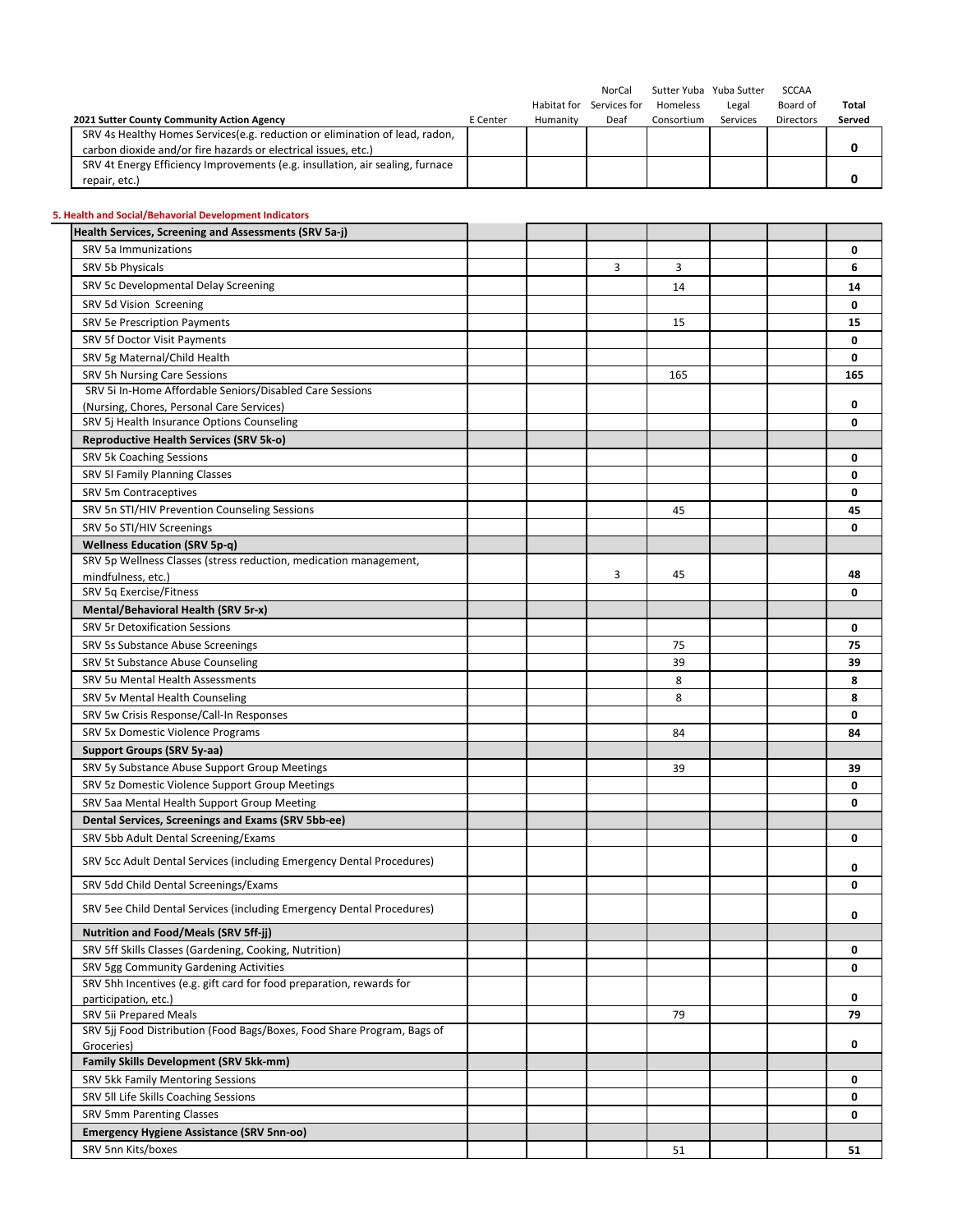|                                                                                                                   |          |          | NorCal<br>Habitat for Services for | Homeless       | Sutter Yuba Yuba Sutter<br>Legal | <b>SCCAA</b><br>Board of | Total        |
|-------------------------------------------------------------------------------------------------------------------|----------|----------|------------------------------------|----------------|----------------------------------|--------------------------|--------------|
| 2021 Sutter County Community Action Agency                                                                        | E Center | Humanity | Deaf                               | Consortium     | Services                         | Directors                | Served       |
| SRV 500 Hygiene Facility Utilizations (e.g. showers, toilets, sinks)                                              |          |          |                                    | 79             |                                  |                          | 79<br>755    |
| 6. Civic Engagment and Community Involvement Indicators                                                           |          |          |                                    |                |                                  |                          |              |
| SRV 6a Voter Education and Access                                                                                 |          |          |                                    |                |                                  |                          | 0            |
| SRV 6b Leadership Training                                                                                        |          |          |                                    |                |                                  |                          | 0            |
| SRV 6c Tri-partite Board Membership                                                                               |          |          |                                    |                |                                  | 5                        | 5            |
| SRV 6d Citizenship Classes                                                                                        |          |          |                                    |                |                                  |                          | $\mathbf{0}$ |
| SRV 6e Getting Ahead Classes                                                                                      |          |          |                                    |                |                                  |                          | 0            |
| SRV 6f Volunteer Training                                                                                         |          |          |                                    |                |                                  |                          | 0            |
|                                                                                                                   |          |          |                                    |                |                                  |                          |              |
| 7. Outomces Across Multiple Domains<br>Case Management (SRV 7a)                                                   |          |          |                                    |                |                                  |                          |              |
| SRV 7a Case Management                                                                                            |          |          | 1                                  | 189            |                                  |                          | 190          |
| <b>Eligibility Determinations (SRV 7b)</b>                                                                        |          |          |                                    |                |                                  |                          |              |
| SRV 7b Eligibility Determinations                                                                                 |          |          |                                    | 6              |                                  |                          | 6            |
| Referrals (SRV 7c)                                                                                                |          |          |                                    |                |                                  |                          |              |
| SRV 7c Referrals                                                                                                  |          |          | $\overline{2}$                     | 1199           |                                  | 172                      | 1,373        |
| <b>Transportation Services (SRV 7d)</b>                                                                           |          |          |                                    |                |                                  |                          |              |
| SRV 7d Transportation Services (e.g. bus passes, bus transport, support for                                       |          |          |                                    |                |                                  |                          |              |
| auto purchase or repair; including emergency services)                                                            |          |          |                                    | 129            |                                  |                          | 129          |
| Childcare (SRV 7e-f)                                                                                              |          |          |                                    |                |                                  |                          |              |
| SRV 7e Child Care subsidies                                                                                       |          |          |                                    |                |                                  |                          | 0            |
| SRV 7f Child Care payments                                                                                        |          |          |                                    |                |                                  |                          | 0            |
| Eldercare (SRV 7g)                                                                                                |          |          |                                    |                |                                  |                          |              |
| SRV 7g Day Centers                                                                                                |          |          |                                    |                |                                  |                          | 0            |
| <b>Identification Documents (SRV 7h-j)</b>                                                                        |          |          |                                    |                |                                  |                          |              |
| SRV 7h Birth Certificate                                                                                          |          |          |                                    | $\overline{4}$ |                                  |                          | 4            |
| SRV 7i Social Security Card                                                                                       |          |          |                                    | 12             |                                  |                          | 12           |
| SRV 7j Driver's License                                                                                           |          |          | $\mathbf{1}$                       | 113            |                                  |                          | 114          |
| <b>Re-Entry Services (SRV 7k)</b>                                                                                 |          |          |                                    |                |                                  |                          |              |
| SRV 7k Criminal Record Expungements                                                                               |          |          |                                    |                |                                  |                          | 0            |
| <b>Immigration Support Services (SRV 7I)</b>                                                                      |          |          |                                    |                |                                  |                          |              |
| SRV 7I Immigration Support Services (relocation, food, clothing)                                                  |          |          |                                    |                |                                  |                          | 0            |
| Legal Assistance (includes emergency legal assistance) (SRV 7m)                                                   |          |          |                                    |                |                                  |                          |              |
| SRV 7m Legal Assistance                                                                                           |          |          | $\mathbf{1}$                       |                | 24                               |                          | 25           |
| <b>Emergency Clothing Assistance (SRV 7n)</b>                                                                     |          |          |                                    |                |                                  |                          |              |
| SRV 7n Emergency Clothing Assistance<br>Mediation/Customer Advocacy Interventions (debt forgiveness, negotiations |          |          |                                    |                |                                  |                          | 0            |
| or issues with landlords, coordinating with other services or government)<br>(SRV 7o)                             |          |          |                                    |                |                                  |                          |              |
| SRV 7o Mediation/Customer Advocacy Interventions                                                                  |          |          |                                    |                |                                  |                          | 0            |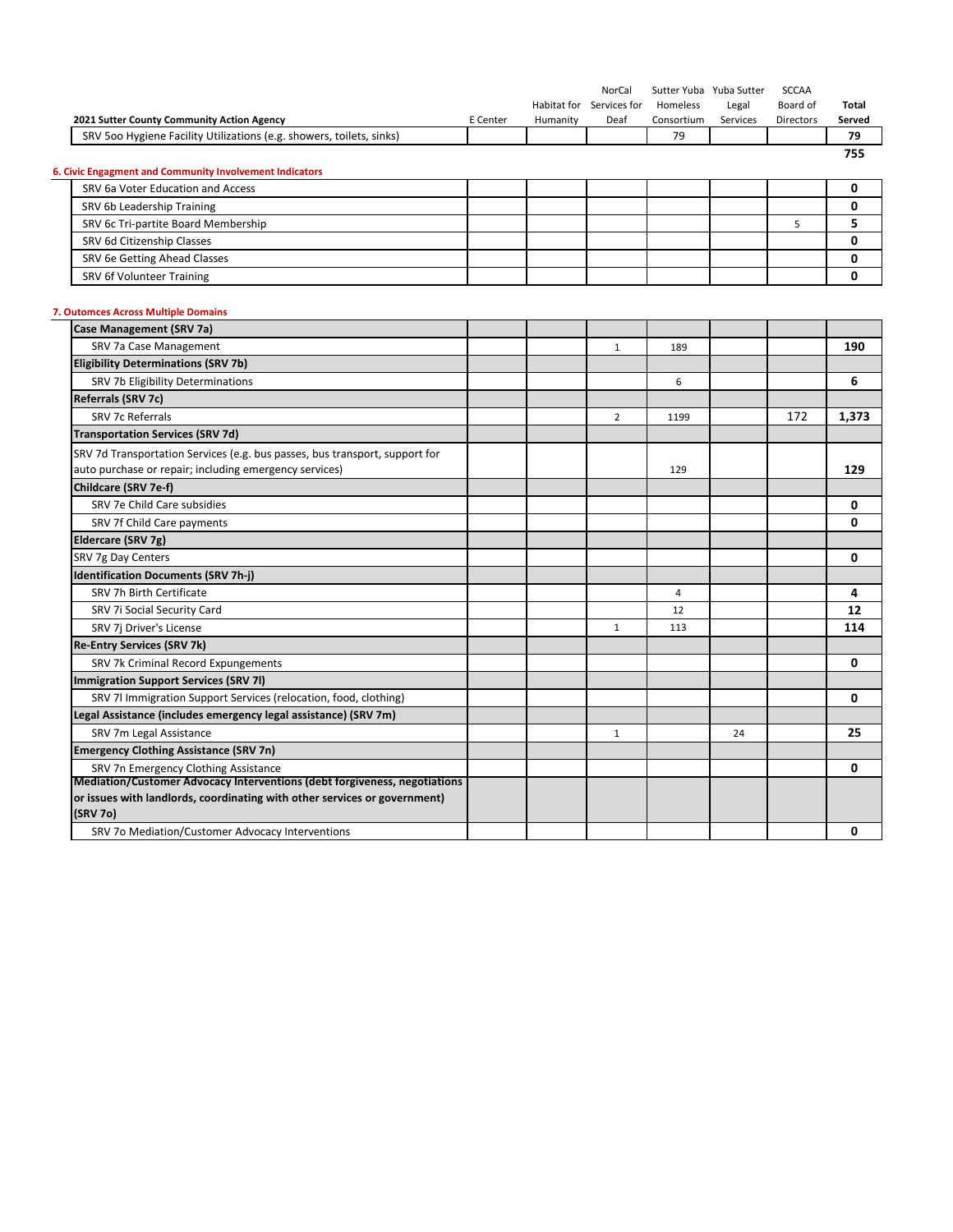| 2021 Sutter County Community Action Agency<br><b>Module 4</b>                                                                                                             | E Center<br>Actual<br><b>Results</b> | Humanity<br>Actual<br>Results | Habitat for NorCal Deaf Yuba-Sutter<br>& HoH<br>Actual<br><b>Results</b> | Actual<br>Results | Legal Center SY Homeless Total 2021<br>Consortium<br><b>Actual Results</b> | Actual<br><b>Results</b> |
|---------------------------------------------------------------------------------------------------------------------------------------------------------------------------|--------------------------------------|-------------------------------|--------------------------------------------------------------------------|-------------------|----------------------------------------------------------------------------|--------------------------|
| 1. Employment Indicators                                                                                                                                                  |                                      |                               |                                                                          |                   |                                                                            |                          |
| A. The number of unemployed youth who obtained employment to gain skills or income.                                                                                       | 0                                    |                               |                                                                          |                   | 0                                                                          | 0                        |
| B. number of unemployed adults who obtained employment (up to a living wage).                                                                                             | 5                                    |                               |                                                                          |                   | 16                                                                         | 21                       |
| C. number of unemployed adults who obtained and maintained employment for at least 90 days (up to<br>a living wage).                                                      | $\overline{2}$                       |                               |                                                                          |                   | 16                                                                         | 18                       |
| D. number of unemployed adults who obtained and maintained employment for at least 180 days (up<br>to a living wage).                                                     |                                      |                               |                                                                          |                   | 11                                                                         | 11                       |
| E. number of unemployed adults who obtained employment (with a living wage or higher).                                                                                    |                                      |                               | $\mathbf{1}$                                                             |                   | 0                                                                          | 1                        |
| F. number of unemployed adults who obtained and maintained employment for at least 90 days (with a<br>living wage or higher).                                             |                                      |                               |                                                                          |                   | 0                                                                          | 0                        |
| G. number of unemployed adults who obtained and maintained employment for at least 180 days (with<br>a living wage or higher).                                            |                                      |                               |                                                                          |                   | 0                                                                          | 0                        |
| H. number of employed participants in a career-advancement related program who entered or<br>transitioned into a position that provided increased income and/or benefits. |                                      |                               | $\mathbf 1$                                                              |                   | 0                                                                          | 1                        |
| H. 1 Of the above, the number of employed participants who Increased income from employment<br>through wage or salary amount increase.                                    |                                      |                               | $\mathbf 1$                                                              |                   | $\mathbf 0$                                                                | 1                        |
| H. 2 Of the above, the number of employed participants who increased income from employment<br>through hours worked increase.                                             |                                      |                               |                                                                          |                   | 0                                                                          | 0                        |
| H. 3 Of the above, the number of employed participants who <b>increased benefits</b> related to employment.                                                               |                                      |                               |                                                                          |                   | 0                                                                          | 0                        |
| 2. Education and Cognitive Development Indicators                                                                                                                         |                                      |                               |                                                                          |                   |                                                                            |                          |
| A.number of children (0 to 5) who demonstrated improved emergent literacy skills.                                                                                         |                                      |                               |                                                                          |                   | 14                                                                         | 14                       |
| B. number of children (0 to 5) who demonstrated skills for school readiness.                                                                                              |                                      |                               |                                                                          |                   | 14                                                                         | 14                       |
| C. number of children and youth who demonstrated improved positive approaches toward learning,<br>including improved attention skills. (auto total).                      |                                      |                               |                                                                          |                   | $\pmb{0}$                                                                  | 0                        |
| C1 Early Childhood Education (ages 0-5)                                                                                                                                   |                                      |                               |                                                                          |                   | 14                                                                         | 14                       |
| C2 1st grade-8th grade                                                                                                                                                    |                                      |                               |                                                                          |                   | 14                                                                         | 14                       |
| C3 9th grade-12th grade                                                                                                                                                   |                                      |                               |                                                                          |                   | 6                                                                          | 6                        |
| D. number of children and youth who are achieving at basic grade level (academic, social, and other<br>school success skills). (auto total)                               |                                      | 0                             | 3                                                                        | $\mathbf 0$       | 34                                                                         | 37                       |
| D1 Early Childhood Education (ages 0-5)                                                                                                                                   |                                      |                               |                                                                          |                   | 14                                                                         | 14                       |
| D2 1st grade-8th grade                                                                                                                                                    |                                      |                               | $\mathbf{1}$                                                             |                   | 14                                                                         | 15                       |
| D3 9th grade-12th grade<br>E. number of parents/caregivers who improved their home environments.                                                                          |                                      |                               | $\overline{2}$<br>1                                                      |                   | 6<br>38                                                                    | 8<br>39                  |
| F. number of adults who demonstrated improved basic education.                                                                                                            |                                      |                               | $\mathbf{1}$                                                             |                   | 5                                                                          | 6                        |
| G. number of individuals who obtained a high school diploma and/or obtained an equivalency certificate                                                                    |                                      |                               |                                                                          |                   |                                                                            |                          |
| or diploma.<br>H. number of individuals who obtained a recognized credential, certificate, or degree relating to the<br>achievement of educational or vocational skills.  |                                      |                               |                                                                          |                   | 0<br>0                                                                     | 0<br>0                   |
| I. number of individuals who obtained an Associate's degree.                                                                                                              |                                      |                               |                                                                          |                   |                                                                            |                          |
| J. number of individuals who obtained a Bachelor's degree.                                                                                                                |                                      |                               |                                                                          |                   |                                                                            |                          |
| 3. Income and Asset Building Indicators                                                                                                                                   |                                      |                               |                                                                          |                   |                                                                            |                          |
| A. number of individuals who achieved and maintained capacity to meet basic needs for 90 days.                                                                            |                                      |                               |                                                                          |                   | 352                                                                        | 352                      |
| B. number of individuals who achieved and maintained capacity to meet basic needs for 180 days.                                                                           |                                      |                               |                                                                          |                   | 132                                                                        | 132                      |
| C. number of individuals who opened a savings account or IDA.                                                                                                             |                                      |                               |                                                                          |                   |                                                                            | 0                        |
| D. number of individuals who increased their savings.<br>E. number of individuals who used their savings to purchase an asset.                                            |                                      |                               | $\mathbf{1}$                                                             |                   |                                                                            | 1<br>0                   |
| E1 Of the above, the number of individuals who purchased a home.                                                                                                          |                                      |                               |                                                                          |                   |                                                                            | 0                        |
| F. number of individuals who improved their credit scores.                                                                                                                |                                      |                               |                                                                          |                   |                                                                            | 0                        |
| G. number of individuals who increased their net worth.                                                                                                                   |                                      |                               |                                                                          | 2                 |                                                                            | 2                        |
| H. number of individuals engaged with the Community Action Agency who report improved financial<br>well-being.                                                            |                                      |                               | 1                                                                        | 0                 | 0                                                                          | 1                        |
| Z. Other Income and Asset Building Outcome Indicator                                                                                                                      |                                      |                               |                                                                          |                   |                                                                            | 0                        |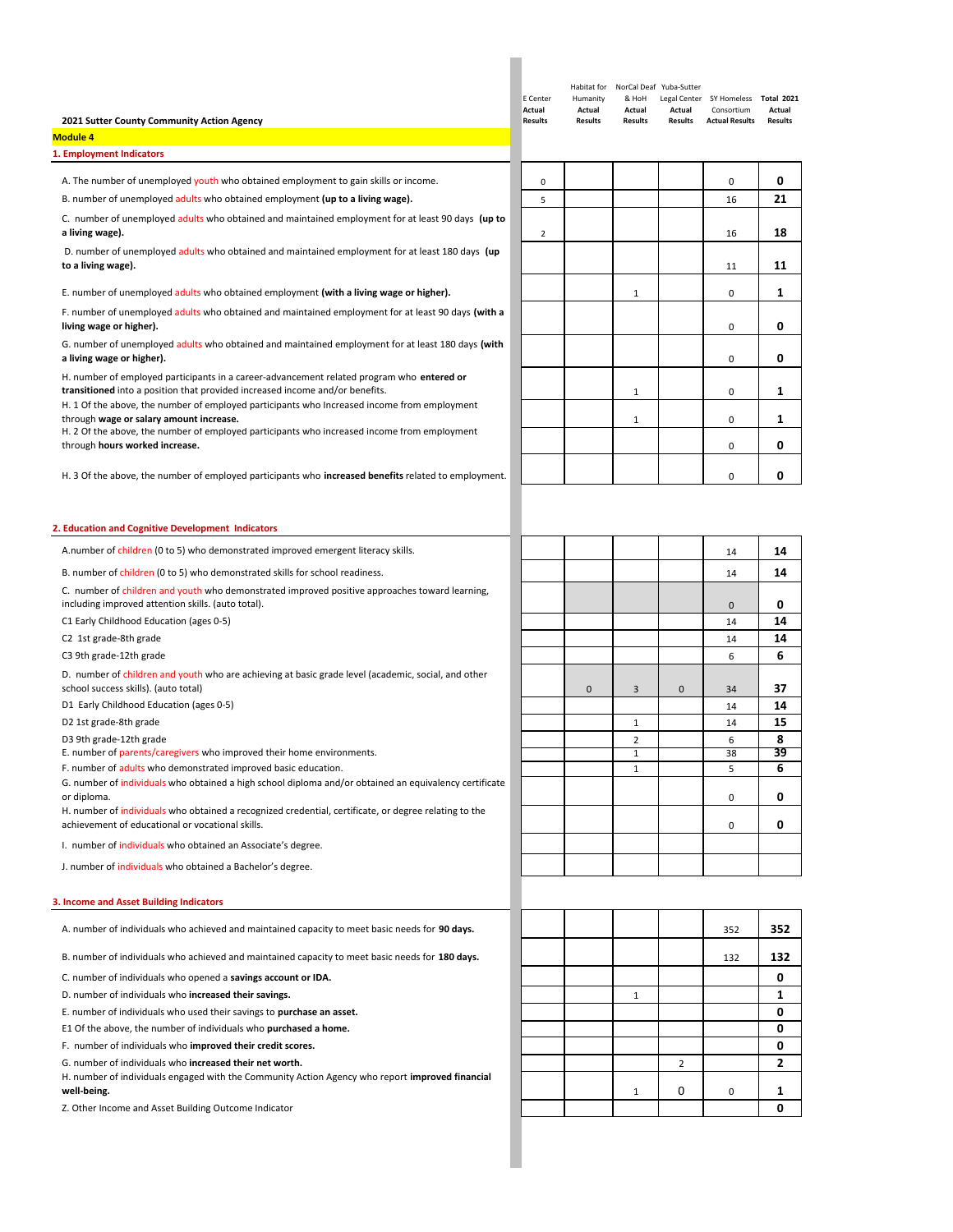| 2021 Sutter County Community Action Agency                                                                                                                                                                                   | E Center<br>Actual<br><b>Results</b> | Humanity<br>Actual<br><b>Results</b> | & HoH<br>Actual<br>Results | Habitat for NorCal Deaf Yuba-Sutter<br>Actual<br>Results | Legal Center SY Homeless Total 2021<br>Consortium<br><b>Actual Results</b> | Actual<br><b>Results</b> |
|------------------------------------------------------------------------------------------------------------------------------------------------------------------------------------------------------------------------------|--------------------------------------|--------------------------------------|----------------------------|----------------------------------------------------------|----------------------------------------------------------------------------|--------------------------|
| <b>4. Housing Indicators</b>                                                                                                                                                                                                 |                                      |                                      |                            |                                                          |                                                                            |                          |
| A. number of households experiencing homelessness who obtained safe temporary shelter.                                                                                                                                       |                                      |                                      |                            |                                                          | 376                                                                        | 376                      |
| B. number of households who obtained safe and affordable housing.                                                                                                                                                            |                                      | 110                                  | 1                          |                                                          | 169                                                                        | 280                      |
| C. number of households who maintained safe and affordable housing for 90 days.                                                                                                                                              |                                      | 110                                  |                            | 1                                                        | 161                                                                        | 272                      |
| D. number of households who maintained safe and affordable housing for 180 days.                                                                                                                                             |                                      | 102                                  |                            |                                                          | 142                                                                        | 244                      |
| E. number of households who avoided eviction.                                                                                                                                                                                |                                      |                                      | $\mathbf{1}$               | 5                                                        |                                                                            | 6                        |
| F. number of households who avoided foreclosure.                                                                                                                                                                             |                                      |                                      |                            | 0                                                        |                                                                            | 0                        |
| G. number of households who experienced improved health and safety due to improvements within<br>their home (e.g. reduction or elimination of lead, radon, carbon dioxide and/or fire hazards or electrical<br>issues, etc). |                                      |                                      |                            |                                                          | 154                                                                        | 154                      |
| H. number of households with <b>improved energy efficiency and/or energy burden reduction</b> in their<br>homes.                                                                                                             |                                      |                                      |                            |                                                          | 17                                                                         | 17                       |
| Z. Other Housing Outomce Indicator                                                                                                                                                                                           |                                      |                                      |                            |                                                          |                                                                            | 0                        |
|                                                                                                                                                                                                                              |                                      |                                      |                            |                                                          |                                                                            |                          |
| number of individuals who improved physical access in their living space (ramps, grab bars, etc.)                                                                                                                            |                                      |                                      |                            |                                                          | 10                                                                         | 10                       |
| 5. Health and Social/Behavorial Development Indicators                                                                                                                                                                       |                                      |                                      |                            |                                                          |                                                                            |                          |
| A. number of individuals who demonstrated increased nutrition skills (e.g. cooking, shopping, and<br>growing food).                                                                                                          |                                      |                                      |                            |                                                          | 45                                                                         | 45                       |
| B. number of individuals who demonstrated improved physical health and well-being.                                                                                                                                           |                                      |                                      | 3                          | 1                                                        | 115                                                                        | 119                      |
| C. number of individuals who demonstrated improved mental and behavioral health and well-being.                                                                                                                              |                                      |                                      | 1                          | 4                                                        | 115                                                                        | 120                      |
| D. number of individuals who improved skills related to the adult role of parents/ caregivers.                                                                                                                               |                                      |                                      |                            |                                                          | 38                                                                         | 38                       |
| E. number of parents/caregivers who demonstrated increased sensitivity and responsiveness in their                                                                                                                           |                                      |                                      |                            |                                                          |                                                                            |                          |
| interactions with their children.                                                                                                                                                                                            |                                      |                                      |                            |                                                          | 38                                                                         | 38                       |
| F. number of seniors (65+) who maintained an independent living situation.                                                                                                                                                   |                                      |                                      |                            | 16                                                       | 0                                                                          | 16                       |
| G. number of <i>individuals with disabilities</i> who maintained an independent living situation.                                                                                                                            |                                      |                                      | $\mathbf 1$                | 2                                                        | 0                                                                          | 3                        |
| H. number of individuals with chronic illness who maintained an independent living situation.                                                                                                                                |                                      |                                      | $\mathbf{1}$               |                                                          | 0                                                                          | 1                        |
| I. number of individuals with no recidivating event for six months.                                                                                                                                                          |                                      |                                      |                            |                                                          |                                                                            | 0                        |
| 11. Youth (ages 14-17)                                                                                                                                                                                                       |                                      |                                      |                            |                                                          |                                                                            | 0                        |
| 12. Adults (ages 18+)                                                                                                                                                                                                        |                                      |                                      |                            |                                                          |                                                                            | 0                        |
| Z. Other Health and Social/Behavorial Development Outocme Indicator                                                                                                                                                          |                                      |                                      |                            |                                                          |                                                                            | 0                        |
| 6. Civic Engagment and Community Involvement Indicators                                                                                                                                                                      |                                      |                                      |                            |                                                          |                                                                            |                          |
| A. number of Community Action program participants who increased skills, knowledge, and abilities to                                                                                                                         |                                      |                                      |                            |                                                          |                                                                            |                          |
| enable them to work with Community Action to improve conditions in the community.                                                                                                                                            | 7                                    |                                      |                            |                                                          | 20                                                                         | 27                       |
| A1 Of the above, the number of Community Action program participants who improved their leadership<br>skills.                                                                                                                |                                      |                                      |                            |                                                          |                                                                            | 26                       |
| A2 Of the above, the number of Community Action program participants who improved their social                                                                                                                               | 6                                    |                                      |                            |                                                          | 20                                                                         |                          |
| networks.                                                                                                                                                                                                                    | 7                                    |                                      |                            |                                                          | 20                                                                         | 27                       |
| A3 Of the above, the number of Community Action program participants who gained other skills,                                                                                                                                |                                      |                                      |                            |                                                          |                                                                            |                          |
| knowledge and abilities to enhance their ability to engage.                                                                                                                                                                  | 6                                    |                                      |                            |                                                          | 20                                                                         | 26                       |
| Z. Other Civic Engagement and Community Involvement Outcome Indicator                                                                                                                                                        |                                      |                                      |                            |                                                          |                                                                            | 0                        |
| 7. Outomces Across Multiple Domains                                                                                                                                                                                          |                                      |                                      |                            |                                                          |                                                                            |                          |
| A. number of individuals who achieved one or more outcomes as identified by the National Performance                                                                                                                         |                                      |                                      |                            |                                                          |                                                                            |                          |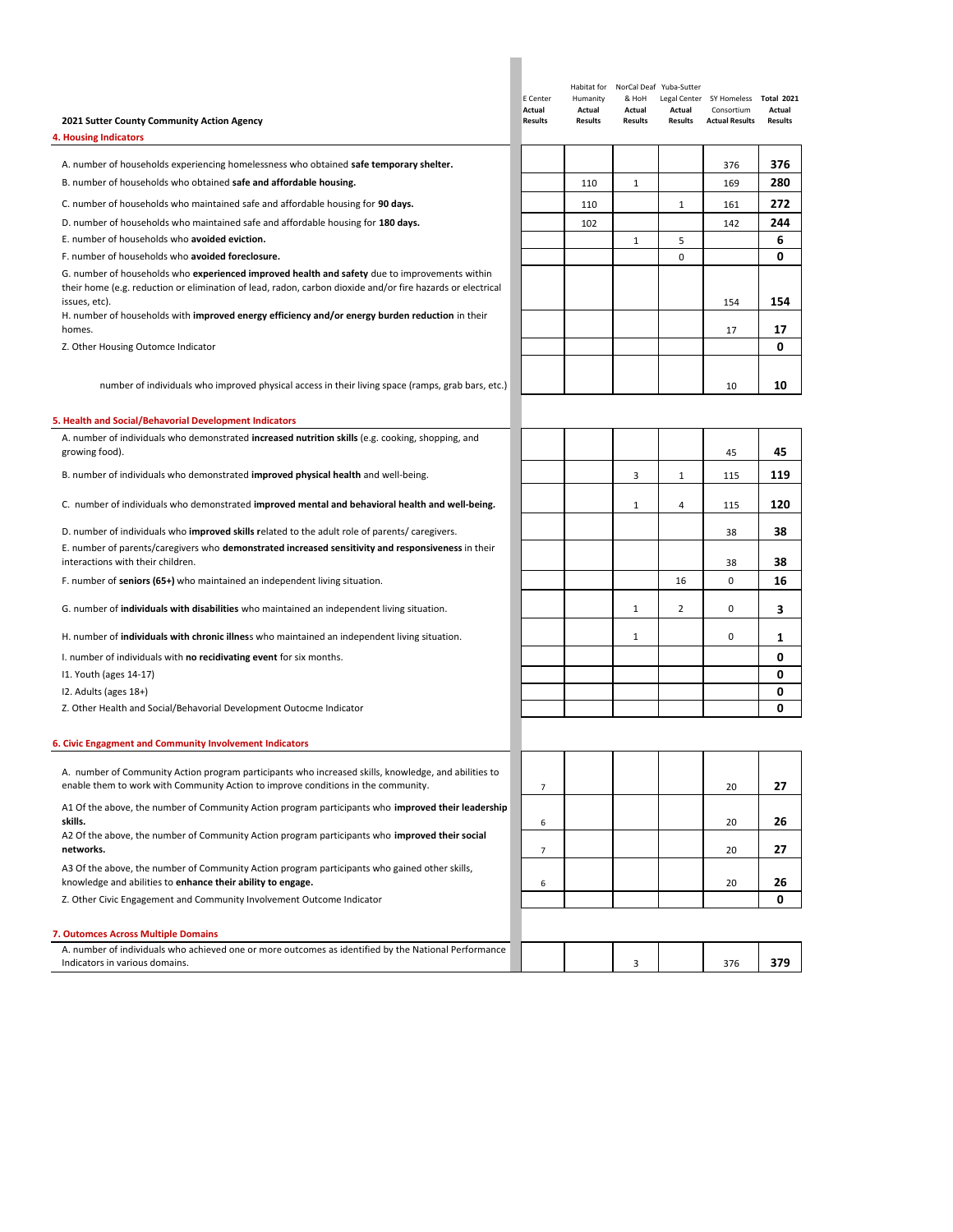|              | 2021 Sutter County Community Action Agency Sub-Grantee Worksheet                                  | E Center<br>Annual      | Humanity<br>Annual | NorCal<br>Habitat for Services for<br>Deaf<br>Annual | Homeless<br>Consortium<br>Annual | Sutter Yuba Yuba Sutter<br>Legal<br>Services<br>Annual | <b>Total Annual</b> |
|--------------|---------------------------------------------------------------------------------------------------|-------------------------|--------------------|------------------------------------------------------|----------------------------------|--------------------------------------------------------|---------------------|
|              | <b>Module 4, Section C All Characteristics Report</b>                                             |                         |                    |                                                      |                                  |                                                        |                     |
|              | <b>INDIVIDUALS</b>                                                                                |                         |                    |                                                      |                                  |                                                        |                     |
| Α            | Total unduplicated number of all INDIVIDUALS about whom one or more characteristics were obtained | $\overline{7}$          | 352                | 19                                                   | 2,664                            | 173                                                    | 3,215               |
| B            | Total unduplicated number of all HOUSEHOLDS about whom one or more characteristics were obtained  | 7                       | 161                | 19                                                   | 1,796                            | 173                                                    | 2,156               |
|              |                                                                                                   |                         |                    |                                                      |                                  |                                                        |                     |
|              | 1 GENDER-number of individuals                                                                    |                         |                    |                                                      |                                  |                                                        |                     |
| a            | Male                                                                                              | $\mathbf{1}$<br>6       | 152                | 10<br>9                                              | 880                              | 63                                                     | 1,106<br>2,106      |
| $\mathbf b$  | Female<br>Other                                                                                   |                         | 200                |                                                      | 1,781                            | 110                                                    | $\mathbf{2}$        |
| c.<br>d.     |                                                                                                   |                         |                    |                                                      | $\overline{2}$<br>$\mathbf{1}$   |                                                        | $\mathbf{1}$        |
|              | Unknown/not reported<br><b>TOTAL GENDER</b>                                                       | $\overline{\mathbf{z}}$ | 352                | 19                                                   | 2,664                            | 173                                                    | 3,215               |
|              | 2 AGE-number of individuals                                                                       |                         |                    |                                                      |                                  |                                                        |                     |
| a            | $0 - 5$                                                                                           |                         | $\overline{7}$     | $\mathbf{1}$                                         | 257                              |                                                        | 265                 |
| $\mathbf b$  | 6 to 13                                                                                           |                         | 18                 |                                                      | 285                              |                                                        | 303                 |
| $\mathsf{c}$ | $14 - 17$                                                                                         |                         | 21                 | $\overline{2}$                                       | 164                              |                                                        | 187                 |
| $\sf d$      | 18-24                                                                                             | 7                       | 9                  | 3                                                    | 152                              |                                                        | 171                 |
| e            | 25-44                                                                                             |                         | 3                  | 8                                                    | 653                              |                                                        | 664                 |
|              | 45-54                                                                                             |                         | 12                 | $\mathbf{1}$                                         | 290                              |                                                        | 303                 |
|              | 55-59                                                                                             |                         | 10                 | $\overline{2}$                                       | 171                              |                                                        | 183                 |
| h            | 60-64                                                                                             |                         | 45                 | $\mathbf{1}$                                         | 138                              | 36                                                     | 220                 |
|              | 65-74                                                                                             |                         | 24                 | $\mathbf{1}$                                         | 100                              | 66                                                     | 191                 |
|              | $75+$                                                                                             |                         | 21                 |                                                      | 43                               | 71                                                     | 135                 |
|              | Unknown/not reported                                                                              |                         | 182                |                                                      | 411                              |                                                        | 593                 |
|              | <b>TOTAL AGE</b>                                                                                  | $\overline{\mathbf{z}}$ | 352                | 19                                                   | 2,664                            | 173                                                    | 3,215               |
|              | 18 plus                                                                                           | $\overline{7}$          | 124                | 16                                                   | 1,547                            | 173                                                    |                     |
|              | 3 EDUCATION LEVELS--number of individuals ages 14-24                                              |                         |                    |                                                      |                                  |                                                        |                     |
| a            | $0 - 8$                                                                                           |                         | 21                 | $\mathbf{1}$                                         | 22                               |                                                        | 44                  |
| $\mathbf b$  | 9-12/Non-Graduate                                                                                 |                         | 9                  | 4                                                    | 43                               |                                                        | 56                  |
| $\mathsf{c}$ | <b>High School Graduate</b>                                                                       |                         |                    |                                                      | 28                               |                                                        | 28                  |
|              | GED/Equivalency Diploma                                                                           |                         |                    |                                                      |                                  |                                                        | 0                   |
| $\sf d$      | 12 grade+ Some Post Secondary                                                                     | 2                       |                    |                                                      | 5                                |                                                        | $\overline{7}$      |
| e            | 2 or 4 yr. College Graduate                                                                       | 5                       |                    |                                                      |                                  |                                                        | 5                   |
|              | Graduate of othr post-secondary school                                                            |                         |                    |                                                      |                                  |                                                        | 0                   |
|              | Unknown/not reported                                                                              |                         |                    |                                                      | 218                              |                                                        | 218                 |
| g            | <b>TOTAL EDUCATION ages 14-24</b>                                                                 | $\overline{\mathbf{z}}$ | 30                 | 5                                                    | 316                              | $\mathbf 0$                                            | 358                 |
|              | 14-24                                                                                             | $\overline{7}$          | 30                 | 5                                                    | 316                              | 0                                                      |                     |
|              | 3 EDUCATION LEVELS--number of individuals ages 25+                                                |                         |                    |                                                      |                                  |                                                        |                     |
| a            | $0 - 8$                                                                                           |                         |                    |                                                      | 37                               | 9                                                      | 46                  |
| $\sf b$      | 9-12/Non-Graduate                                                                                 |                         | 45                 |                                                      | 242                              | $\overline{7}$                                         | 294                 |
| c            | High School Graduate                                                                              |                         | 51                 | 10                                                   | 329                              | 54                                                     | 444                 |
|              | GED/Equivalency Diploma                                                                           |                         |                    |                                                      |                                  |                                                        | 0                   |
| d            | 12 grade+ Some Post Secondary                                                                     |                         |                    | 1                                                    | 165                              | 27                                                     | 193                 |
| e            | 2 or 4 yr. College Graduate                                                                       |                         |                    | $\overline{2}$                                       | 73                               | 21                                                     | 96                  |
|              | Graduate of othr post-secondary school                                                            |                         |                    |                                                      | 33                               | 2                                                      | 35                  |
| g            | Unknown/not reported                                                                              |                         | 19                 |                                                      | 516                              | 53                                                     | 588                 |
|              | <b>TOTAL EDUCATION ages 25+</b><br>$25+$                                                          | $\mathbf 0$<br>0        | 115<br>115         | 13<br>13                                             | 1,395<br>1,395                   | 173<br>173                                             | 1,696               |
|              | 4 DISCONNECTED YOUTH- number of individuals                                                       |                         |                    |                                                      |                                  |                                                        |                     |
| a            | Youth ages 14-24 who are neither working or in school                                             |                         |                    | 3                                                    | 33                               |                                                        | 36                  |
| a            | 5 HEALTH- number of individuals<br><b>Disabling Condition</b>                                     |                         |                    |                                                      |                                  |                                                        |                     |
|              | Yes                                                                                               |                         | 91                 | 19                                                   | 682                              | 53                                                     | 845                 |
|              | No                                                                                                | 7                       | 58                 |                                                      | 964                              | 120                                                    | 1,149               |
|              | Unknown/not reported                                                                              |                         | 203                |                                                      | 1,018                            |                                                        | 1,221               |
|              | TOTAL DISABLING CONDITION                                                                         | $\overline{\mathbf{z}}$ | 352                | 19                                                   | 2,664                            | 173                                                    | 3,215               |
| b            | Health Insurance<br>Yes                                                                           | 6                       | 61                 | 16                                                   | 1,080                            | 153                                                    | 1,316               |

No 105 **105 105 106** Unknown/not reported **1** 291 3 1,479 20 **1,794**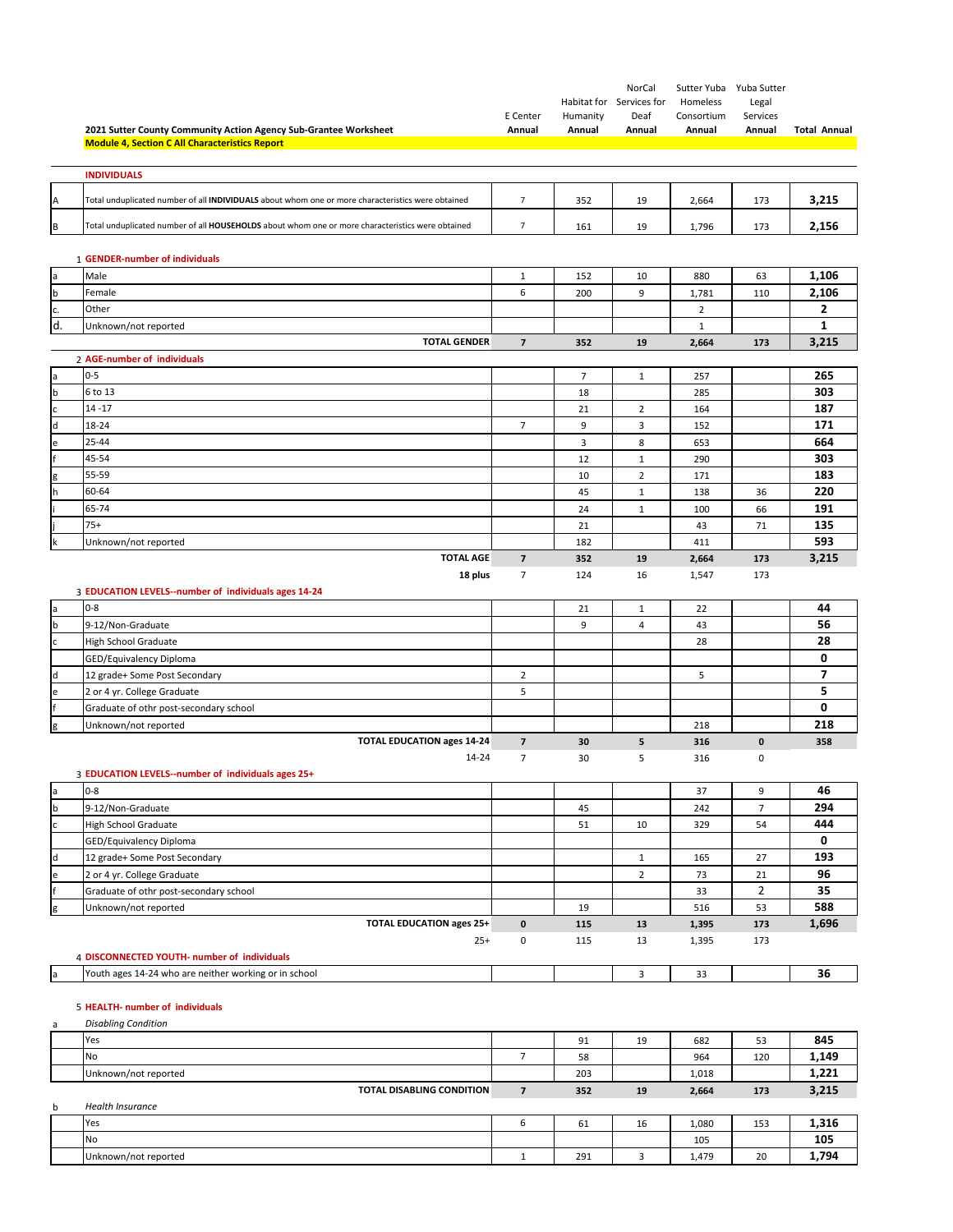|                                                                  |          |             | NorCal       | Sutter Yuba | Yuba Sutter |                     |
|------------------------------------------------------------------|----------|-------------|--------------|-------------|-------------|---------------------|
|                                                                  |          | Habitat for | Services for | Homeless    | Legal       |                     |
|                                                                  | E Center | Humanity    | Deaf         | Consortium  | Services    |                     |
| 2021 Sutter County Community Action Agency Sub-Grantee Worksheet | Annual   | Annual      | Annual       | Annual      | Annual      | <b>Total Annual</b> |
| <b>TOTAL HEALTH INSURANCE</b>                                    |          | 352         |              | 2.664       | 173         | 3,199               |

If individual reported that they had Health Insurance, please identify the source of health insurance below. C1‐c8 can be greater thatn 5b

|     | <b>Health Insurance Sources</b>           |   |     |    |       |     |       |
|-----|-------------------------------------------|---|-----|----|-------|-----|-------|
| c.1 | Medicaid                                  |   |     | 13 | 781   | 44  | 838   |
| c.2 | Medicare                                  |   |     |    | 125   | 89  | 217   |
| c.3 | State Children's Health Insurance Program |   | 28  |    | 63    |     | 91    |
| c.4 | State Health Insurance for Adults         | 6 |     |    | 44    |     | 50    |
| c.5 | Military Health Care                      |   | 33  |    | 48    |     | 83    |
| c.6 | Direct-Purchase                           |   |     |    | b     | 18  | 24    |
| c.7 | <b>Employment Based</b>                   |   |     |    | 13    |     | 13    |
| c.8 | Unknown/not reported                      |   | 291 |    |       | 20  | 315   |
| c.9 | <b>TOTAL</b>                              | 6 | 61  | 16 | 1,080 | 153 | 1,316 |

#### 6 **ETHNICITY/RACE ‐ number of individuals**

|      | Ethnicity                               |          |    |       |          |       |
|------|-----------------------------------------|----------|----|-------|----------|-------|
| a.1  | Hispanic, Latino or Spanish Origins     | <u>.</u> | 10 | 682   | <b>.</b> | 786   |
| a.2  | Not Hispanic, Latino or Spanish Origins |          |    | 1,561 | 155      | 1,727 |
| la.3 | Unknown/not reported                    | 280      |    | 421   |          | 702   |
|      | <b>TOTAL ETHNICITY</b>                  | 352      | 19 | 2,664 | 173      | 3,215 |

|     | Race                                       |     |    |       |     |       |
|-----|--------------------------------------------|-----|----|-------|-----|-------|
| b.1 | American Indian and Alaskan Native         | 23  |    | 90    |     | 114   |
| b.2 | Asian                                      | 36  |    | 121   |     | 166   |
| b.3 | Black or African American                  | 12  |    | 135   | -9  | 156   |
| b.4 | Native Hawaiian and Other Pacific Islander | 8   |    | 12    |     | 21    |
| b.5 | White                                      | 92  | 6  | 1,163 | 154 | 1,415 |
| b.6 | Other                                      |     |    | 226   |     | 234   |
| b.7 | Multi-Race (any 2 or more of the above)    | 71  |    | 183   |     | 254   |
| b.8 | Unknown/not reported                       | 110 | 10 | 734   |     | 855   |
|     | <b>TOTAL RACE</b>                          | 352 | 19 | 2,664 | 173 | 3,215 |

|     | 7 MILITARY STATUS- number of individuals 18+ |                              |   |     |    |       |     |       |
|-----|----------------------------------------------|------------------------------|---|-----|----|-------|-----|-------|
| la. | Veteran                                      |                              |   | 31  |    | 68    | 11  | 110   |
| lb. | <b>Active Military</b>                       |                              |   |     |    |       |     |       |
|     | Never served in the Military                 |                              |   |     |    |       |     |       |
| c.  | Unknown/not reported                         |                              |   | 91  |    | 1,476 | 162 | 1,729 |
|     |                                              | <b>TOTAL MILITARY STATUS</b> | 0 | 124 | 0  | 1,547 | 173 | 1,844 |
|     |                                              | $18+$                        |   | 124 | 16 | 1,547 | 173 |       |
|     | 8 WORK STATUS - number of individuals 18+    |                              |   |     |    |       |     |       |

| la. | <b>Employed Full-Time</b>                  | 35  |    | 151   |     | 193   |
|-----|--------------------------------------------|-----|----|-------|-----|-------|
| b.  | <b>Employed Part-Time</b>                  | 15  | b  | 83    |     | 106   |
| c.  | Migrant Seasonal Farm Worker               |     |    | ь     |     | 6     |
| d.  | Unemployed (Short-Term, 6 months or less)  |     |    | 38    | 4   | 42    |
| le. | Unemployed (Long-Term, more than 6 months) |     |    | 117   |     | 118   |
| f.  | Unemployed (Not in Labor Force)            | 14  |    | 647   |     | 668   |
| g.  | Retired                                    | 60  |    | 123   | 99  | 284   |
| h.  | Unknown/not reported                       |     |    | 382   | 67  | 450   |
|     | <b>TOTAL WORK STATUS</b>                   | 124 | 16 | 1,547 | 173 | 1,867 |
|     | $18+$                                      | 124 | 16 | 1,547 | 173 |       |

### **HOUSEHOLD LEVEL CHARACTERISTICS**

#### 9 **HOUSEHOLD TYPE‐ number of households**

| a  | Single Person                    | 95 | $\Omega$ | 1,369 | 92 | 1,572 |
|----|----------------------------------|----|----------|-------|----|-------|
| ۱b | Two Adults - No Children         |    |          | 107   | 50 | 169   |
| c  | Single Parent/Female             |    |          | 204   |    | 213   |
| d  | Single Parent/Male               |    |          | 16    |    | 21    |
| e  | Two-Parent Household             | 32 |          | 69    |    | 103   |
|    | Non-related Adults with Children |    |          |       |    |       |
| g  | Multigenerational Household      |    |          | 11    | 18 | 34    |
|    | Other                            |    |          |       |    |       |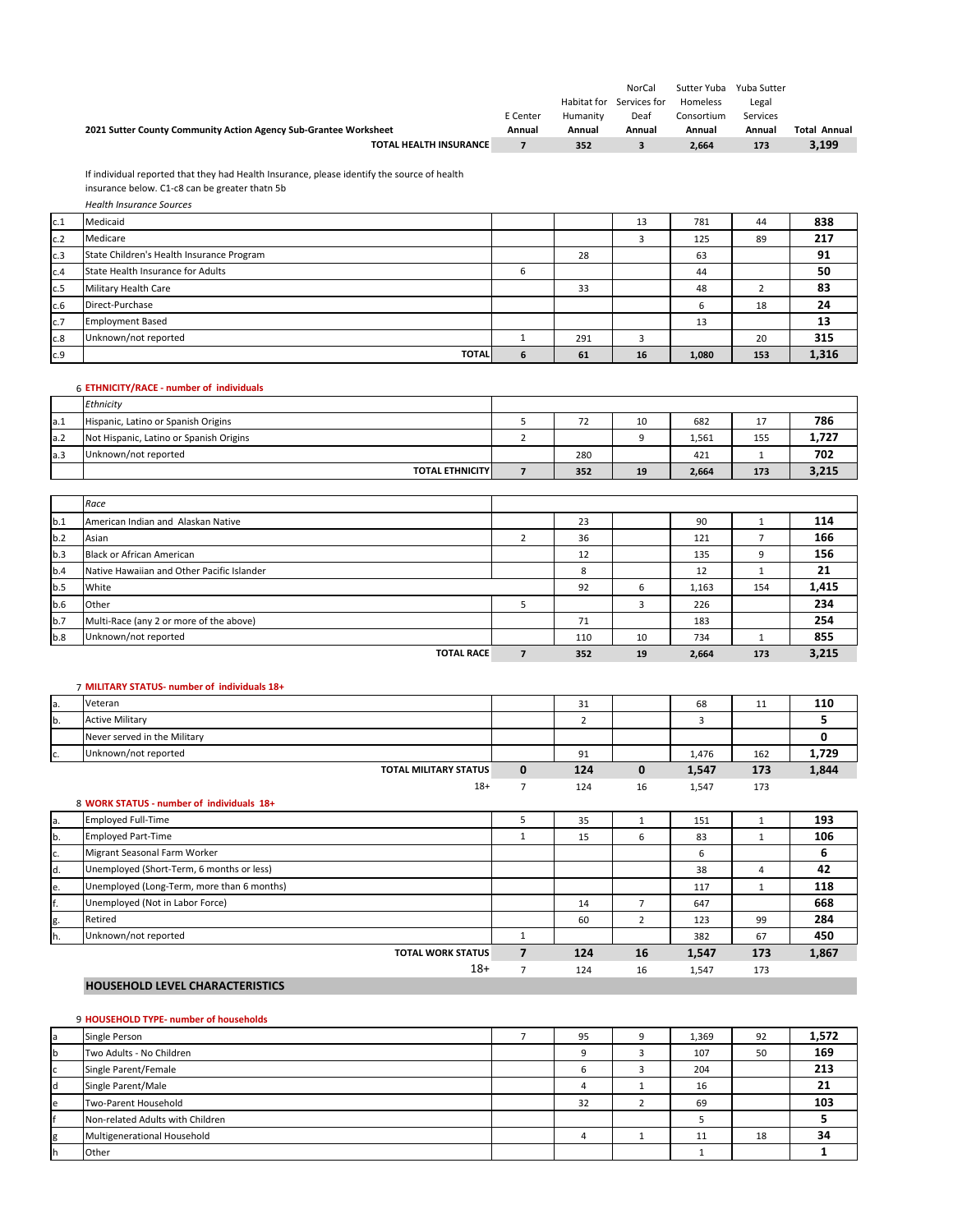|    |                                                                  | E Center | Habitat for<br>Humanity | <b>NorCal</b><br>Services for<br>Deaf | Sutter Yuba<br>Homeless<br>Consortium | Yuba Sutter<br>Legal<br>Services |                     |
|----|------------------------------------------------------------------|----------|-------------------------|---------------------------------------|---------------------------------------|----------------------------------|---------------------|
|    | 2021 Sutter County Community Action Agency Sub-Grantee Worksheet | Annual   | Annual                  | Annual                                | Annual                                | Annual                           | <b>Total Annual</b> |
|    | Unknown/not reported                                             |          | 11                      |                                       | 14                                    | 13                               | 38                  |
|    | <b>TOTAL HOUSEHOLD TYPE</b>                                      |          | 161                     | 19                                    | 1,796                                 | 173                              | 2,156               |
|    | 10 HOUSEHOLD SIZE-number of households                           |          |                         |                                       |                                       |                                  |                     |
| la | <b>Single Person</b>                                             |          | 95                      | 9                                     | 1,369                                 | 92                               | 1,572               |

| <b>b</b> | Two                         | 10  |    | 172   | 50  | 236   |
|----------|-----------------------------|-----|----|-------|-----|-------|
| c        | <b>Three</b>                |     |    | 110   | 14  | 131   |
| ld.      | Four                        | 10  |    | 68    |     | 82    |
| le       | <b>Five</b>                 |     |    | 23    |     | 28    |
|          | Six or more                 |     |    | 17    | 13  | 37    |
| g        | Unknown/not reported        | 33  |    | 37    |     | 70    |
|          | <b>TOTAL HOUSEHOLD SIZE</b> | 161 | 19 | 1,796 | 173 | 2,156 |

#### 11 **HOUSING‐‐Number of households**

| Own                     | 24  |                       | 53    | 91  | 170   |
|-------------------------|-----|-----------------------|-------|-----|-------|
| Rent                    | 40  | $\overline{ }$<br>д., | 274   | 73  | 408   |
| Other permanent housing | 91  |                       | 369   | ь   | 468   |
| Homeless                |     |                       | 784   |     | 787   |
| Other                   |     |                       | 20    |     | 20    |
| Unknown/not reported    |     |                       | 296   |     | 303   |
| <b>TOTAL HOUSING</b>    | 161 | 19                    | 1,796 | 173 | 2,156 |

# 12 **LEVEL OF HOUSEHOLD INCOME (% of HHS guideline)‐‐Number of households**

| a  | Up to 50%                       | <u>т</u>       | 103 | 10 | 548   | 20  | 688   |
|----|---------------------------------|----------------|-----|----|-------|-----|-------|
| b  | 51% to 75%                      |                | 11  | ь  | 79    | 35  | 130   |
| c  | 76% to 100%                     |                | 6   |    | 155   | 32  | 195   |
| d  | 101% to 125%                    |                | D.  |    | 41    | 17  | 63    |
| e  | 126% to 150%                    |                | 8   |    | 43    | 20  | 71    |
|    | 151% to 175%                    |                | 12  |    | 25    | 11  | 48    |
| g  | 176% to 200%                    |                | 16  |    | 24    | 11  | 51    |
| h. | 201% to 250%                    |                |     |    | 13    | 16  | 29    |
|    | 250% and over                   |                |     |    | 10    | 11  | 21    |
|    | Unknown/not reported            |                |     |    | 858   |     | 860   |
|    | TOTAL LEVEL OF HOUSEHOLD INCOME | $\overline{7}$ | 161 | 19 | 1,796 | 173 | 2,156 |

#### 13 **SOURCES OF HOUSEHOLD INCOME**

| a | Income from employment only                                        | 41  |    | 76    |     | 124   |
|---|--------------------------------------------------------------------|-----|----|-------|-----|-------|
| b | Income from Employment and Other Income Source                     |     | 6  | 9     | 3   | 18    |
| c | Income from Employment, Other Income Source, and Non-Cash Benefits |     |    | 24    |     | 24    |
| d | Income from Employment and Non-Cash Benefits                       |     |    | 34    |     | 34    |
| e | Other Income Source only                                           |     |    | 267   | 106 | 373   |
|   | <b>Other Income Source and Non-Cash Benefits</b>                   | 90  | 11 | 215   | в   | 319   |
| g | No Income                                                          |     |    | 125   |     | 127   |
| h | Non-Cash Benefits Only                                             |     |    | 174   |     | 174   |
|   | Unknown/not reported                                               | 30  |    | 872   | 59  | 963   |
|   | <b>TOTAL</b>                                                       | 161 | 19 | 1,796 | 173 | 2,156 |

*Below, please report the types of Other income and/or non‐cash benefits received by the households who reportd sources other than employment*

#### 14 **OTHER INCOME SOURCE‐number of households (13b,c,e,f)**

| a        | <b>TANF</b>                                  |    |    | 116            |     | 117 |
|----------|----------------------------------------------|----|----|----------------|-----|-----|
| <b>b</b> | Supplemental Security Income (SSI)           |    | 12 | 277            | 13  | 302 |
| C        | Social Security Disability Income (SSDI)     |    | 4  | 111            | 2   | 117 |
| d        | VA Service-Connected Disability Compensation | 31 |    | 318            |     | 349 |
| e        | VA Non-Service Connected Disablity Pension   |    |    | $\overline{2}$ |     |     |
|          | Private Disability Insurance                 |    |    |                |     |     |
| g        | Worker's Compensation                        |    |    | $\overline{2}$ |     |     |
| lh.      | Retirement Income from Social Security       |    |    | 36             | 101 | 137 |
|          | Pension                                      |    |    | 5              | 35  | 40  |
|          | Child Support                                |    |    | 12             |     | 13  |
| Ιk       | Alimony or other Spousal Support             |    |    | 6              |     | 6   |
|          | Unemployment Insurance                       |    |    | 39             |     | 40  |
| m        | <b>EITC</b>                                  |    |    |                |     |     |